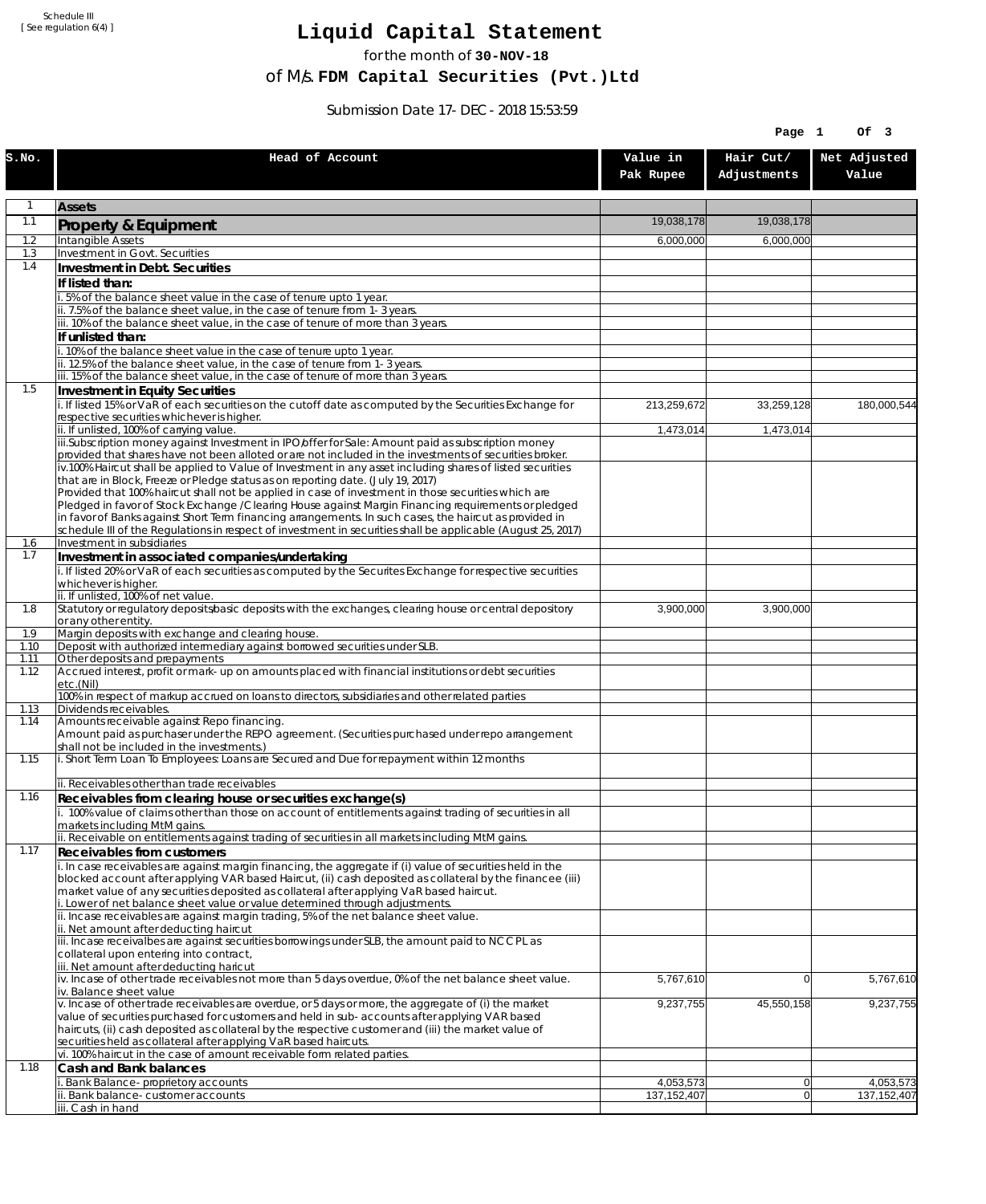Schedule III [ See regulation 6(4) ]

## **Liquid Capital Statement**

for the month of **30-NOV-18**

of M/s. **FDM Capital Securities (Pvt.)Ltd**

Submission Date 17-DEC-2018 15:53:59

|                |                                                                                                                                                                                         |                       | Page 2                   | OF <sub>3</sub>       |
|----------------|-----------------------------------------------------------------------------------------------------------------------------------------------------------------------------------------|-----------------------|--------------------------|-----------------------|
| S.NO.          | Head of Account                                                                                                                                                                         | Value in<br>Pak Rupee | Hair Cut/<br>Adjustments | Net Adjusted<br>Value |
| 1.19           | <b>Total Assets</b>                                                                                                                                                                     | 399,882,209           | 109,220,478              | 336,211,889           |
| $\overline{2}$ | Liabilities                                                                                                                                                                             |                       |                          |                       |
| 2.1            | Trade Payables                                                                                                                                                                          |                       |                          |                       |
|                | Payable to exchanges and clearing house<br>ii. Payable against leveraged market products                                                                                                |                       |                          |                       |
|                | iii. Payable to customers                                                                                                                                                               | 135,628,069           | $\mathbf{0}$             | 135,628,069           |
| 2.2            | <b>Current Liabilities</b>                                                                                                                                                              |                       |                          |                       |
|                | . Statutory and regulatory dues<br>ii. Accruals and other payables                                                                                                                      |                       |                          |                       |
|                | iii. Short-term borrowinas                                                                                                                                                              | 64,577,549            | $\mathbf{0}$             | 64,577,549            |
|                | iv. Current portion of subordinated loans                                                                                                                                               |                       |                          |                       |
|                | v. Current portion of long term liabilities<br>vi. Deferred Liabilities                                                                                                                 |                       |                          |                       |
|                | vii. Provision for bad debts                                                                                                                                                            |                       |                          |                       |
|                | viii. Provision for taxation                                                                                                                                                            |                       |                          |                       |
| 2.3            | ix. Other liabilities as per accounting principles and included in the financial statements<br>Non-Current Liabilities                                                                  |                       |                          |                       |
|                | i. Long-Term financing                                                                                                                                                                  |                       |                          |                       |
|                | a. Long-Term financing obtained from financial instituion: Long term portion of financing obtained from                                                                                 |                       |                          |                       |
|                | a financial institution including amount due against finance lease<br>b. Other long-term financing                                                                                      | 2,500,000             | $\mathbf{0}$             | 2,500,000             |
|                | ii. Staff retirement benefits                                                                                                                                                           |                       |                          |                       |
|                | iii. Advance against shares for Increase in Capital of Securities broker: 100% haircut may be allowed in                                                                                |                       |                          |                       |
|                | respect of advance against shares if:<br>a. The existing authorized share capital allows the proposed enhanced share capital                                                            |                       |                          |                       |
|                | b. Boad of Directors of the company has approved the increase in capital                                                                                                                |                       |                          |                       |
|                | c. Relevant Regulatory approvals have been obtained                                                                                                                                     |                       |                          |                       |
|                | d. There is no unreasonable delay in issue of shares against advance and all regulatory requirements<br>relating to the increase in paid up capital have been completed.                |                       |                          |                       |
|                | e. Auditor is satisfied that such advance is against the increase of capital.                                                                                                           |                       |                          |                       |
| 2.4            | iv. Other liabilities as per accounting principles and included in the financial statements<br><b>Subordinated Loans</b>                                                                |                       |                          |                       |
|                | . 100% of Subordinated loans which fulfill the conditions specified by SECP are allowed to be deducted:                                                                                 |                       |                          |                       |
|                | The Schedule III provides that 100% haircut will be allowed against subordinated Loans which fulfill the                                                                                |                       |                          |                       |
|                | conditions specified by SECP. In this regard, following conditions are specified:<br>a. Loan agreement must be executed on stamp paper and must clearly reflect the amount to be repaid |                       |                          |                       |
|                | after 12 months of reporting period                                                                                                                                                     |                       |                          |                       |
|                | b. No haircut will be allowed against short term portion which is repayable within next 12 months.                                                                                      |                       |                          |                       |
|                | c. In case of early repayment of loan, adjustment shall be made to the Liquid Capital and revised Liquid<br>Capital statement must be submitted to exchange.                            |                       |                          |                       |
|                | ii. Subordinated loans which do not fulfill the conditions specified by SECP                                                                                                            |                       |                          |                       |
| 2.5            | <b>Total Liabilites</b>                                                                                                                                                                 | 202,705,618           | $\mathbf{0}$             | 202.705.618           |
| 3              | Ranking Liabilities Relating to:                                                                                                                                                        |                       |                          |                       |
| 3.1            | Concentration in Margin Financing                                                                                                                                                       |                       |                          |                       |
|                | The amount calculated client-to- client basis by which any amount receivable from any of the                                                                                            |                       |                          |                       |
|                | financees exceed 10% of the aggregate of amounts receivable from total financees.                                                                                                       |                       |                          |                       |
| 3.2            | Concentration in securites lending and borrowing<br>The amount by which the aggregate of:                                                                                               |                       |                          |                       |
|                | (i) Amount deposited by the borrower with NCCPL                                                                                                                                         |                       |                          |                       |
|                | (Ii) Cash margins paid and                                                                                                                                                              |                       |                          |                       |
|                | (iii) The market value of securities pledged as margins exceed the 110% of the market value of shares<br>borrowed                                                                       |                       |                          |                       |
| 3.3            | Net underwriting Commitments                                                                                                                                                            |                       |                          |                       |
|                | (a) in the case of right issuse : if the market value of securites is less than or equal to the subscription                                                                            |                       |                          |                       |
|                | price; the aggregate of:<br>(i) the 50% of Haircut multiplied by the underwriting commitments and                                                                                       |                       |                          |                       |
|                | (ii) the value by which the underwriting commitments exceeds the market price of the securities.                                                                                        |                       |                          |                       |
|                | In the case of rights issuse where the market price of securities is greater than the subscription price, 5% of                                                                         |                       |                          |                       |
|                | the Haircut multiplied by the net underwriting<br>(b) in any other case: 12.5% of the net underwriting commitments                                                                      |                       |                          |                       |
| 3.4            | Negative equity of subsidiary                                                                                                                                                           |                       |                          |                       |
|                | The amount by which the total assets of the subsidiary (excluding any amount due from the subsidiary)                                                                                   |                       |                          |                       |
| 3.5            | exceed the total liabilities of the subsidiary<br>Foreign exchange agreements and foreign currency positions                                                                            |                       |                          |                       |
|                | 5% of the net position in foreign currency. Net position in foreign currency means the difference of total                                                                              |                       |                          |                       |
|                | assets denominated in foreign cuurency less total liabilities denominated in foreign currency                                                                                           |                       |                          |                       |
| 3.6<br>3.7     | Amount Payable under REPO                                                                                                                                                               |                       |                          |                       |
|                | Repo adjustment                                                                                                                                                                         |                       |                          |                       |